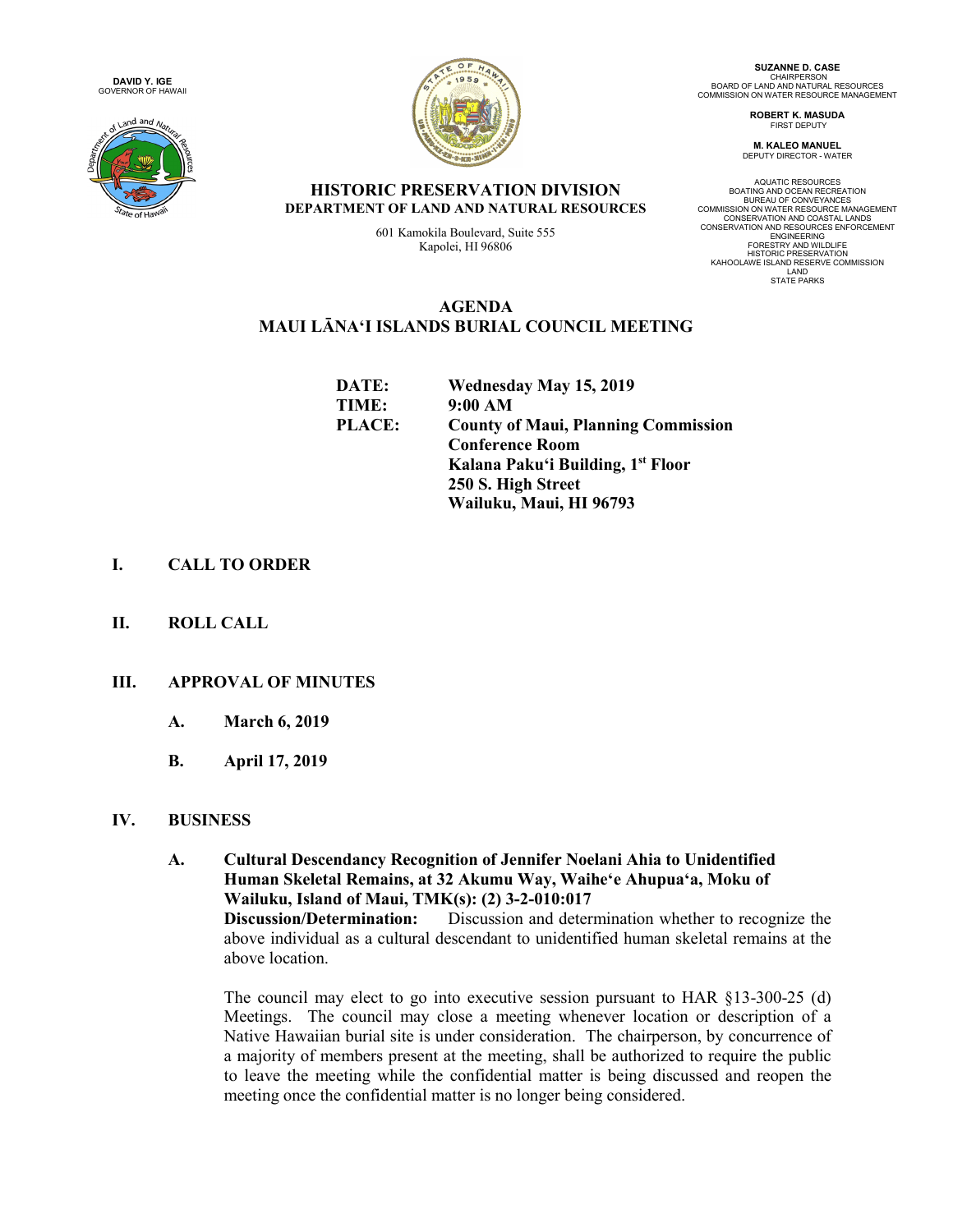**B. Cultural Descendancy Recognition of Jennifer Noelani Ahia to Unidentified Human Skeletal Remains, at Maui Lani Phase 8, Wailuku Ahupuaʻa, Moku of Wailuku, Island of Maui, TMK(s): (2) 3-8-007:151** Discussion and determination whether to recognize the above individual as a cultural descendant to unidentified human skeletal remains at the above location.

The council may elect to go into executive session pursuant to HAR §13-300-25 (d) Meetings. The council may close a meeting whenever location or description of a Native Hawaiian burial site is under consideration. The chairperson, by concurrence of a majority of members present at the meeting, shall be authorized to require the public to leave the meeting while the confidential matter is being discussed and reopen the meeting once the confidential matter is no longer being considered.

### **C. Cultural Descendancy Recognition of Cameron Mahealani Ahia to Unidentified Human Skeletal Remains, at 32 Akumu Way, Waiheʻe Ahupuaʻa, Moku of Wailuku, Island of Maui, TMK(s): (2) 3-2-010:017**

**Discussion/Determination:** Discussion and determination whether to recognize the above individual as a cultural descendant to unidentified human skeletal remains at the above location.

The council may elect to go into executive session pursuant to HAR §13-300-25 (d) Meetings. The council may close a meeting whenever location or description of a Native Hawaiian burial site is under consideration. The chairperson, by concurrence of a majority of members present at the meeting, shall be authorized to require the public to leave the meeting while the confidential matter is being discussed and reopen the meeting once the confidential matter is no longer being considered.

**D. Cultural Descendancy Recognition of Cameron Mahealani Ahia to Unidentified Human Skeletal Remains, at Maui Lani Phase 6, Increment 4, Maui Lani Phase 8, and Maui Lani Phase 9, Wailuku Ahupuaʻa, Moku of Wailuku, Island of Maui, TMK(s): (2) 3-8-099, (2) 3-8-007:151, and (2) 3-8-07:153**

**Discussion/Determination:** Discussion and determination whether to recognize the above individual as a cultural descendant to unidentified human skeletal remains at the above location.

The council may elect to go into executive session pursuant to HAR §13-300-25 (d) Meetings. The council may close a meeting whenever location or description of a Native Hawaiian burial site is under consideration. The chairperson, by concurrence of a majority of members present at the meeting, shall be authorized to require the public to leave the meeting while the confidential matter is being discussed and reopen the meeting once the confidential matter is no longer being considered.

**E. Cultural Descendancy Recognition of Laura Gail Johnson to Unidentified Human Skeletal Remains, at 32 Akumu Way, Waiheʻe Ahupuaʻa, Moku of Wailuku, Island of Maui, TMK(s): (2) 3-2-010:017 Discussion/Determination:** Discussion and determination whether to recognize the above individual as a cultural descendant to unidentified human skeletal remains at the above location.

The council may elect to go into executive session pursuant to HAR §13-300-25 (d) Meetings. The council may close a meeting whenever location or description of a Native Hawaiian burial site is under consideration. The chairperson, by concurrence of a majority of members present at the meeting, shall be authorized to require the public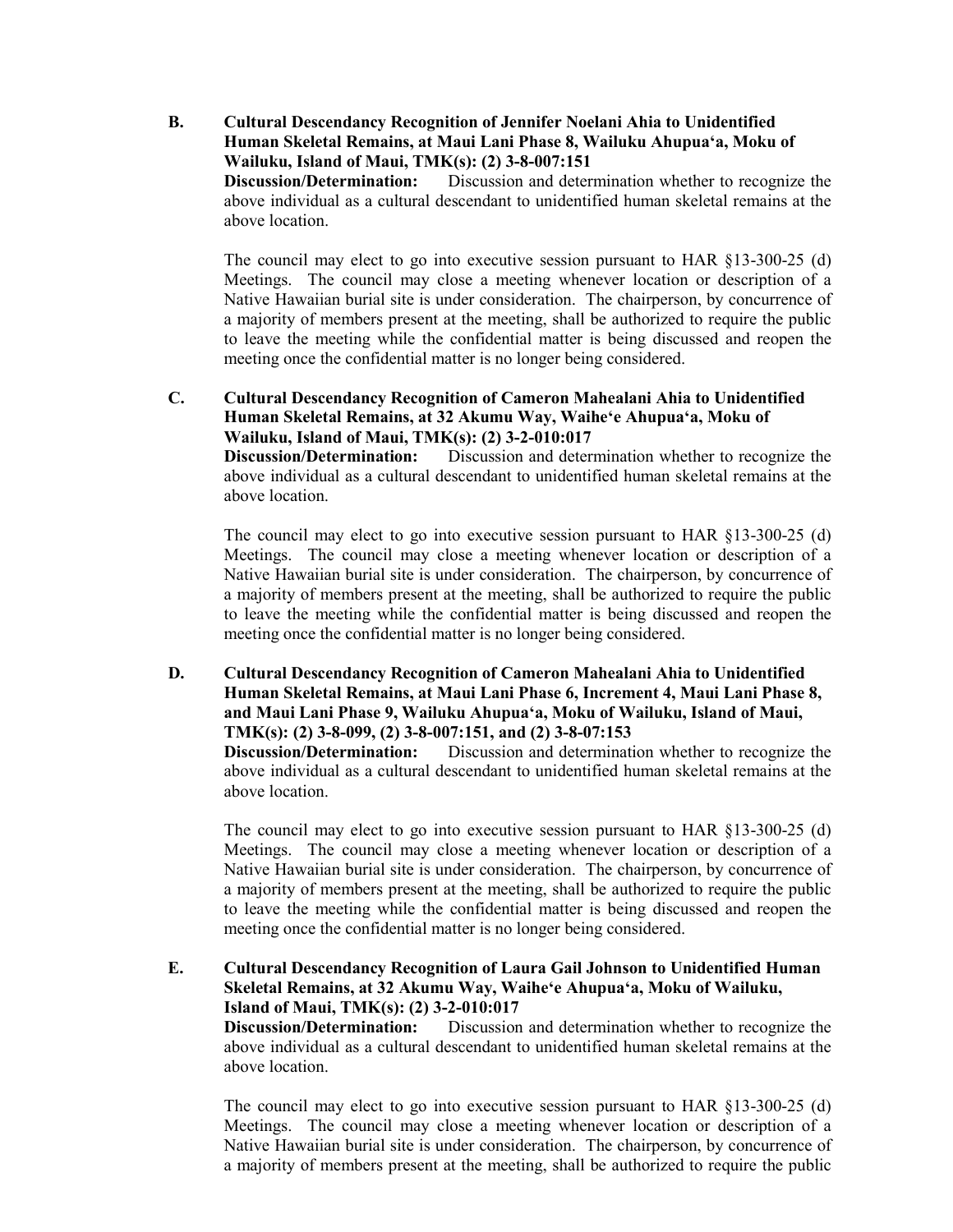to leave the meeting while the confidential matter is being discussed and reopen the meeting once the confidential matter is no longer being considered.

**F. Cultural Descendancy Recognition of Laura Gail Johnson to Unidentified Human Skeletal Remains, at Maui Lani Phase 6, Increment 4, Maui Lani Phase 8, and Maui Lani Phase 9, Wailuku Ahupuaʻa, Moku of Wailuku, Island of Maui, TMK(s): (2) 3-8-099, (2) 3-8-007:151, and (2) 3-8-07:153 Discussion/Determination:** Discussion and determination whether to recognize the above individual as a cultural descendant to unidentified human skeletal remains at the above location.

The council may elect to go into executive session pursuant to HAR §13-300-25 (d) Meetings. The council may close a meeting whenever location or description of a Native Hawaiian burial site is under consideration. The chairperson, by concurrence of a majority of members present at the meeting, shall be authorized to require the public to leave the meeting while the confidential matter is being discussed and reopen the meeting once the confidential matter is no longer being considered.

**G. Cultural Descendancy Recognition of Lanwood Johnathan Aperto to Unidentified Human Skeletal Remains, at 32 Akumu Way, Waiheʻe Ahupuaʻa, Moku of Wailuku, Island of Maui, TMK(s): (2) 3-2-010:017**

**Discussion/Determination:** Discussion and determination whether to recognize the above individual as a cultural descendant to unidentified human skeletal remains at the above location.

The council may elect to go into executive session pursuant to HAR §13-300-25 (d) Meetings. The council may close a meeting whenever location or description of a Native Hawaiian burial site is under consideration. The chairperson, by concurrence of a majority of members present at the meeting, shall be authorized to require the public to leave the meeting while the confidential matter is being discussed and reopen the meeting once the confidential matter is no longer being considered.

**H. Cultural Descendancy Recognition of Lanwood Johnathan Aperto to Unidentified Human Skeletal Remains, at Maui Lani Phase 6, Increment 4, Maui Lani Phase 8, and Maui Lani Phase 9, Wailuku Ahupuaʻa, Moku of Wailuku, Island of Maui, TMK(s): (2) 3-8-099, (2) 3-8-007:151, and (2) 3-8-07:153**

**Discussion/Determination:** Discussion and determination whether to recognize the above individual as a cultural descendant to unidentified human skeletal remains at the above location.

The council may elect to go into executive session pursuant to HAR §13-300-25 (d) Meetings. The council may close a meeting whenever location or description of a Native Hawaiian burial site is under consideration. The chairperson, by concurrence of a majority of members present at the meeting, shall be authorized to require the public to leave the meeting while the confidential matter is being discussed and reopen the meeting once the confidential matter is no longer being considered.

**I. Cultural Descendancy Recognition of Kahala Irving Andrew Johnson to Unidentified Human Skeletal Remains, at 32 Akumu Way, Waiheʻe Ahupuaʻa, Moku of Wailuku, Island of Maui, TMK(s): (2) 3-2-010:017**<br>**Discussion/Determination:** Discussion and determination v Discussion and determination whether to recognize the above individual as a cultural descendant to unidentified human skeletal remains at the above location.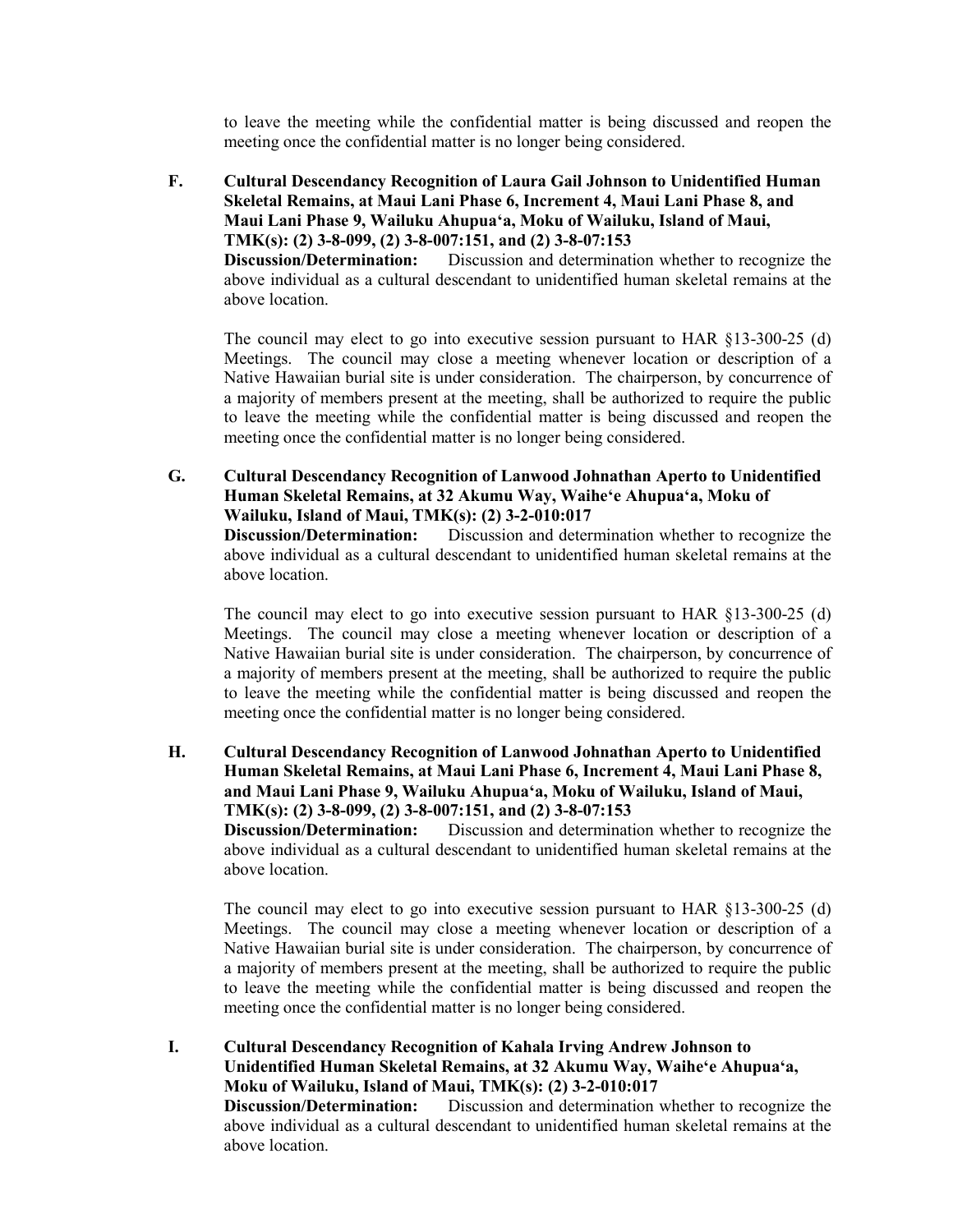The council may elect to go into executive session pursuant to HAR §13-300-25 (d) Meetings. The council may close a meeting whenever location or description of a Native Hawaiian burial site is under consideration. The chairperson, by concurrence of a majority of members present at the meeting, shall be authorized to require the public to leave the meeting while the confidential matter is being discussed and reopen the meeting once the confidential matter is no longer being considered.

**J. Cultural Descendancy Recognition of Kalaha Irving Andrew Johnson to Unidentified Human Skeletal Remains, at Maui Lani Phase 6, Increment 4, Phase 8, and Phase 9, Wailuku Ahupuaʻa, Moku of Wailuku, Island of Maui, TMK(s): (2) 3-8-099, (2) 3-8-007:151, and (2) 3-8-07:153**

**Discussion/Determination:** Discussion and determination whether to recognize the above individual as a cultural descendant to unidentified human skeletal remains at the above location.

The council may elect to go into executive session pursuant to HAR §13-300-25 (d) Meetings. The council may close a meeting whenever location or description of a Native Hawaiian burial site is under consideration. The chairperson, by concurrence of a majority of members present at the meeting, shall be authorized to require the public to leave the meeting while the confidential matter is being discussed and reopen the meeting once the confidential matter is no longer being considered.

**K. Cultural Descendancy Recognition of Keahinuinakeakua Kari-Ann Keaka Johnson to Unidentified Human Skeletal Remains, at 32 Akumu Way, Waiheʻe Ahupuaʻa, Moku of Wailuku, Island of Maui, TMK(s): (2) 3-2-010:017 Discussion/Determination:** Discussion and determination whether to recognize the above individual as a cultural descendant to unidentified human skeletal remains at the above location.

The council may elect to go into executive session pursuant to HAR §13-300-25 (d) Meetings. The council may close a meeting whenever location or description of a Native Hawaiian burial site is under consideration. The chairperson, by concurrence of a majority of members present at the meeting, shall be authorized to require the public to leave the meeting while the confidential matter is being discussed and reopen the meeting once the confidential matter is no longer being considered.

**L. Cultural Descendancy Recognition of Keahinuinakeakua Kari-Ann Keaka Johnson to Unidentified Human Skeletal Remains, at Maui Lani Phase 6, Increment 4, Maui Lani Phase 8, and Maui Lani Phase 9, Wailuku Ahupuaʻa, Moku of Wailuku, Island of Maui, TMK(s): (2) 3-8-099, (2) 3-8-007:151, and (2) 3- 8-07:153**

**Discussion/Determination:** Discussion and determination whether to recognize the above individual as a cultural descendant to unidentified human skeletal remains at the above location.

The council may elect to go into executive session pursuant to HAR §13-300-25 (d) Meetings. The council may close a meeting whenever location or description of a Native Hawaiian burial site is under consideration. The chairperson, by concurrence of a majority of members present at the meeting, shall be authorized to require the public to leave the meeting while the confidential matter is being discussed and reopen the meeting once the confidential matter is no longer being considered.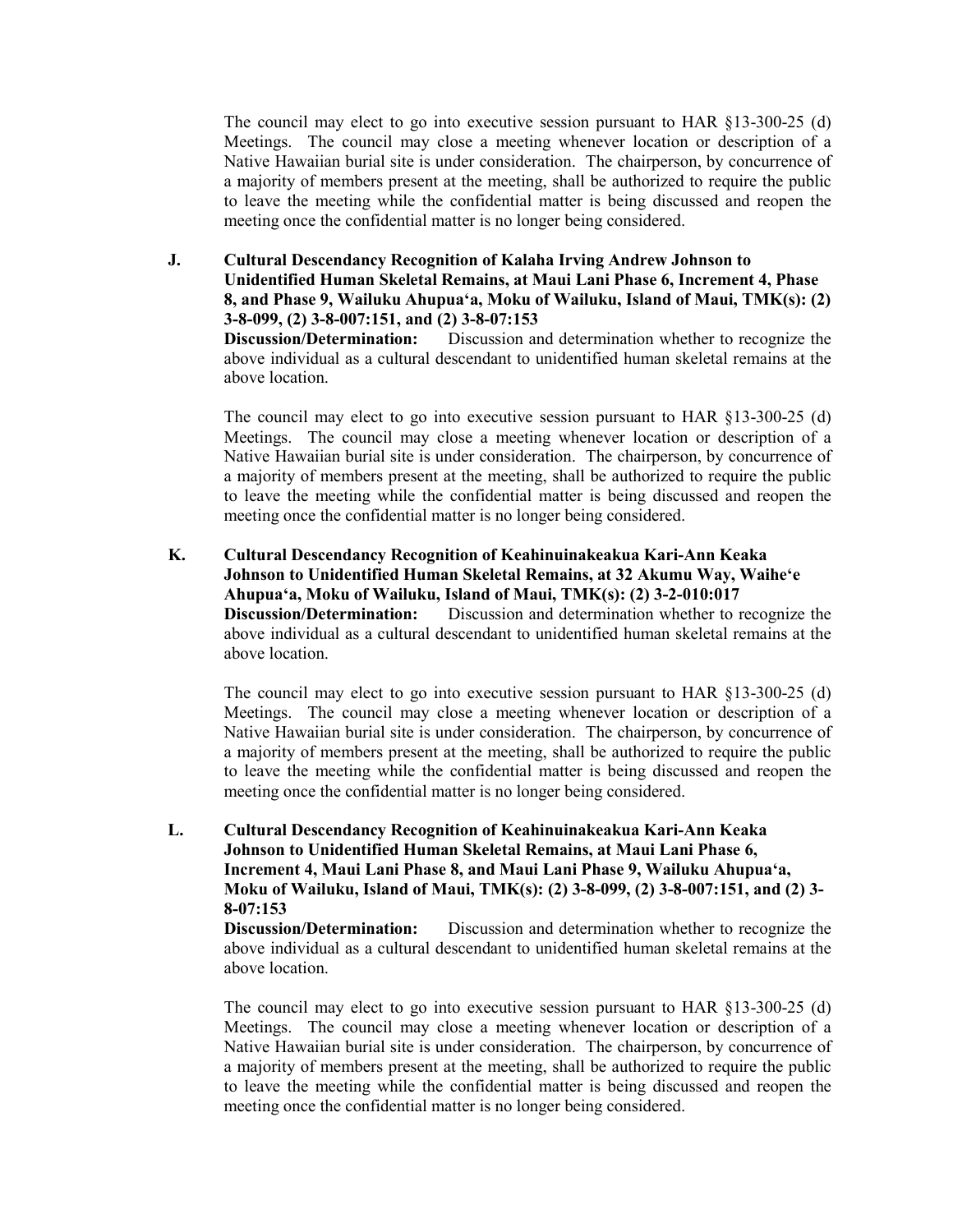**M. Cultural Descendancy Recognition of Noelani Paresa to Unidentified Human Skeletal Remains, at 32 Akumu Way, Waiheʻe Ahupuaʻa, Moku of Wailuku, Island of Maui, TMK(s): (2) 3-2-010:017 Discussion/Determination:** Discussion and determination whether to recognize the

above individual as a cultural descendant to unidentified human skeletal remains at the above location.

The council may elect to go into executive session pursuant to HAR §13-300-25 (d) Meetings. The council may close a meeting whenever location or description of a Native Hawaiian burial site is under consideration. The chairperson, by concurrence of a majority of members present at the meeting, shall be authorized to require the public to leave the meeting while the confidential matter is being discussed and reopen the meeting once the confidential matter is no longer being considered.

**N. Cultural Descendancy Recognition of Noelani Paresa to Unidentified Human Skeletal Remains, at Maui Lani Phase 6, Increment 4 and Maui Lani Phase 9, Wailuku Ahupuaʻa, Moku of Wailuku, Island of Maui, TMK(s): (2) 3-8-099 and (2) 3-8-07:153**

**Discussion/Determination:** Discussion and determination whether to recognize the above individual as a cultural descendant to unidentified human skeletal remains at the above location.

The council may elect to go into executive session pursuant to HAR §13-300-25 (d) Meetings. The council may close a meeting whenever location or description of a Native Hawaiian burial site is under consideration. The chairperson, by concurrence of a majority of members present at the meeting, shall be authorized to require the public to leave the meeting while the confidential matter is being discussed and reopen the meeting once the confidential matter is no longer being considered.

**O. Maui Lani Subdivision Phase VI, increment 4, Ahupuaʻa of Wailuku, District of Wailuku, TMK: (2) 3-5-099:225** Information/Discussion/Recommendation: Update on the above project

### **V. SHPD INADVERTENT DISCOVERIES/CORRESPONDENCE**

- **A. Inadvertent Discovery of Human Skeletal Remains at 32 Akumu Way, reported to the Maui Office of the State Historic Preservation Division on April 20, 2019, Ahupuaʻa of Waiheʻe, District of Wailuku, TMK: (2) 3-2-010:017 Information/Discussion/Recommendation:** Discussion about the above find.
- **B. E-mail from Keʻeaumoku Kapu dated April 26, 2019 re: The Protection and Preservation of Burials, located at TMK: (2) 4-5-016 parcel 10, Ahupuaʻa of Paunau, District of Lāhainā, Island of Maui. Information/Discussion:** Discussion about the above item.
- **C. AES Kuihelani Solar Plus Storage Project, Ahupuaʻa of Waikapū, District of Wailuku, Island of Maui, TMK: (2) 3-8-005:002 por. And (2) 3-8-006:003 por. Information/Discussion:** Discussion about the above project.
- **D. Letter Dated February 14, 2019 from Damon, Key, Leong, Kupchak, Hastert, A Law Corporation re: Maui Lani Partner's Petition for a Contested Case Hearing and Appeal from Burial Council Decision Recognizing Jennifer Noelani Ahia as Cultural Descendent.**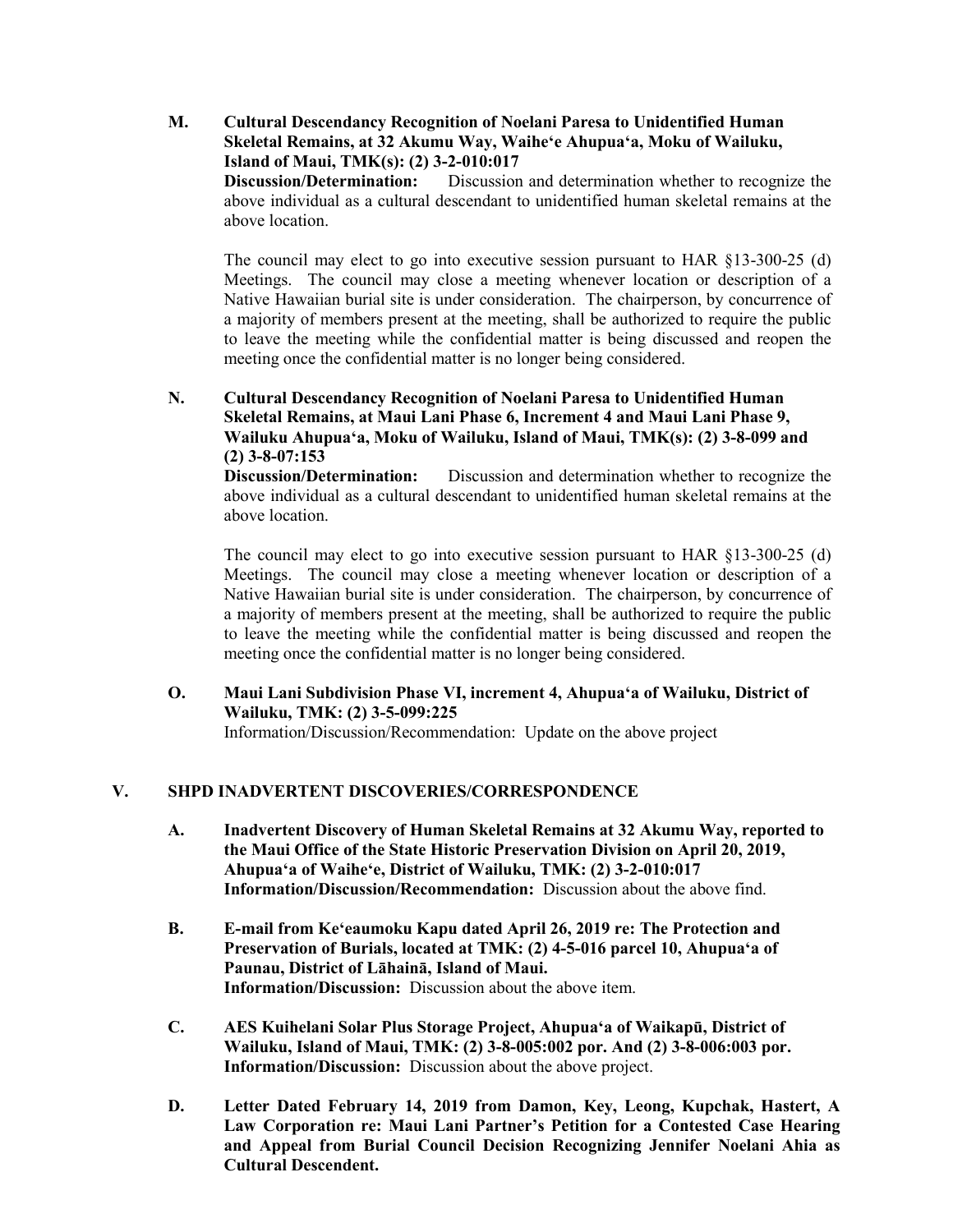**Information/Discussion/Recommendation:** Discussion about the above letter.

The Maui/Lānaʻi Islands Burial Council may go into Executive Session pursuant to Section 92-5(a) (4), Hawaiʻi Revised Statutes, in order to consult with its attorney on questions and issues pertaining to the Board's powers, duties, privileges, immunities, and liabilities.

**E. Letter Dated February 14, 2019 from Bays, Lung, Rose, Holma, Attorneys at Law re: Written Petition for a Contested Case Hearing of Cultural Descendant Recognition of Jennifer Noelani Ahia to Unidentified Human Skeletal Remains at Maui Lani Subdivision, Phase VI, Increment 4, and Maui Lani IX, Ahupuaʻa of Wailuku, Moku of Wailuku, Island of Maui, TMK [2] 3-8-099:999 pors, and TMK [2] 3-8-007:153.**

**Information/Discussion/Recommendation:** Discussion about the above letter.

The Maui/Lānaʻi Islands Burial Council may go into Executive Session pursuant to Section 92-5(a) (4), Hawaiʻi Revised Statutes, in order to consult with its attorney on questions and issues pertaining to the Board's powers, duties, privileges, immunities, and liabilities.

**F. Letter Dated March 6, 2019 from Native Hawaiian Legal Corporation re: Written Petition for a Contested Case Hearing of Cultural Descendant Recognition of Jennifer Noelani Ahia to Unidentified Human Skeletal Remains at Maui Lani Subdivision, Phase VI, Increment 4, and Maui Lani Phase IX. Information/Discussion/Recommendation:** Discussion about the above letter.

The Maui/Lānaʻi Islands Burial Council may go into Executive Session pursuant to Section 92-5(a) (4), Hawaiʻi Revised Statutes, in order to consult with its attorney on questions and issues pertaining to the Board's powers, duties, privileges, immunities, and liabilities.

**G. Training for Maui/Lānaʻi Islands Burial Council on membership, roles, and responsibilities. Information/Discussion:** Discussion on the above item. **(BRING BLACK TRAINING BINDER)**

The Maui/Lānaʻi Islands Burial Council may go into Executive Session pursuant to Section 92-5(a) (4), Hawaiʻi Revised Statutes, in order to consult with its attorney on questions and issues pertaining to the Board's powers, duties, privileges, immunities, and liabilities.

#### **VI. ANNOUNCEMENTS**

#### **A. Next meeting is scheduled for Wednesday, June 19, 2019**

**Pursuant to §92-3 HRS, all interested persons shall be afforded an opportunity to present oral testimony or submit data, views, or arguments, in writing on any agenda item. Additionally, pursuant to a policy adopted by the Maui Lānaʻi Islands Burial Council at its August 25, 2005 meeting, oral testimony for items listed on the agenda is limited to three minutes per person, per agenda item.**

**Pursuant to sections §92-4, §92-5(a)(8), and §6E-43.5, Hawaiʻi Revised Statutes (HRS), and upon compliance with the procedures set forth in section 92-4, HRS, the council may go into a closed meeting to consider information that involves the location or description of a burial site.**